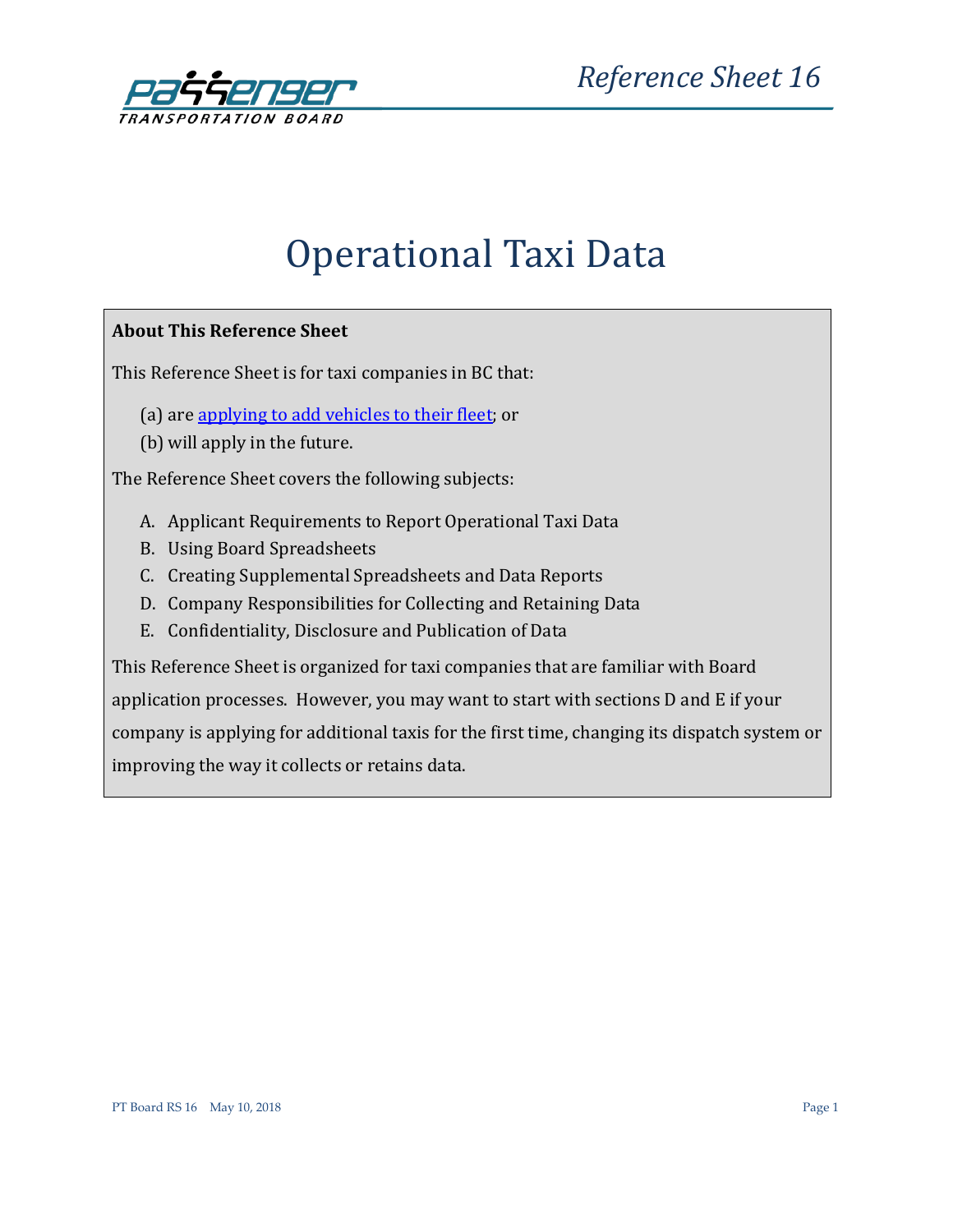# **Contents**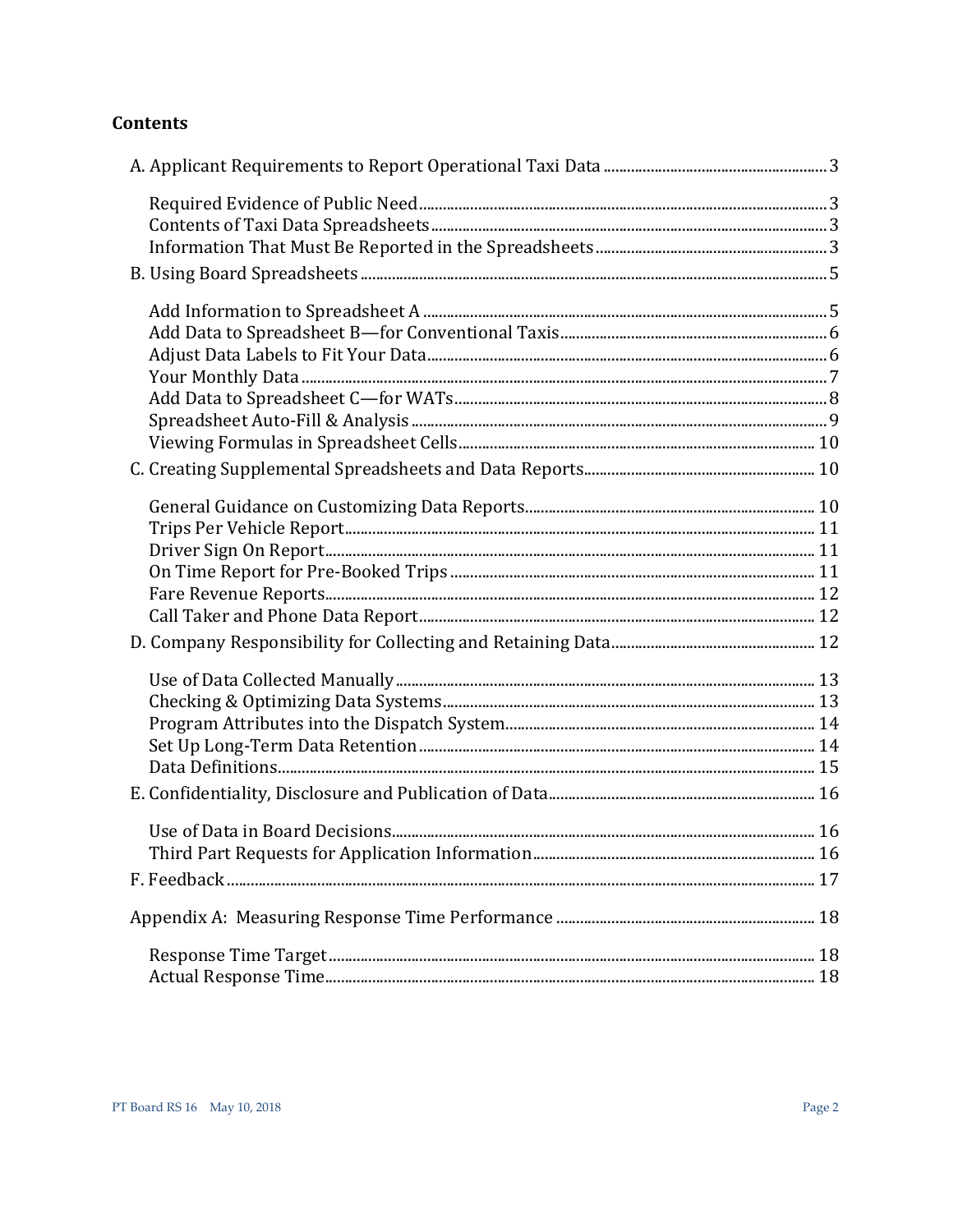# <span id="page-2-0"></span>**A. Applicant Requirements to Report Operational Taxi Data**

# <span id="page-2-1"></span>*Required Evidence of Public Need*

Applicants must include evidence of public need for additional taxis. Applicants in areas with a population of 10,000 or more, complete **Board taxi data spreadsheets**. The Board gives predominant weight to information in the spreadsheets when it reviews applications. See [Application Guide 3: I want to add more taxis to my fleet](http://www.th.gov.bc.ca/forms/getForm.aspx?formId=1177) information about other public need indicators.

# <span id="page-2-2"></span>*Contents of Taxi Data Spreadsheets*

The [Board taxi data spreadsheets](http://www.th.gov.bc.ca/forms/getForm.aspx?formId=1327) is a package of 4 spreadsheets in one Excel workbook:

- Spreadsheet A: "Applicant's Info"
- Spreadsheet B: "Regular Tax Data Sheets"
- Spreadsheet C: "WAT Data Sheets"
- Spreadsheet D: "Data Dashboard"

Figure 1 shows the workbook tabs for accessing each spreadsheet.



*Figure 1:* Screenshot of 4 tabs at the bottom of the Excel screen.

# <span id="page-2-3"></span>*Information That Must Be Reported in the Spreadsheets*

Applicants must report at least 24 months of data for all conventional and wheelchair accessible vehicles in their fleet. The remainder of this section summarizes what an applicant must do to meet this minimum requirement.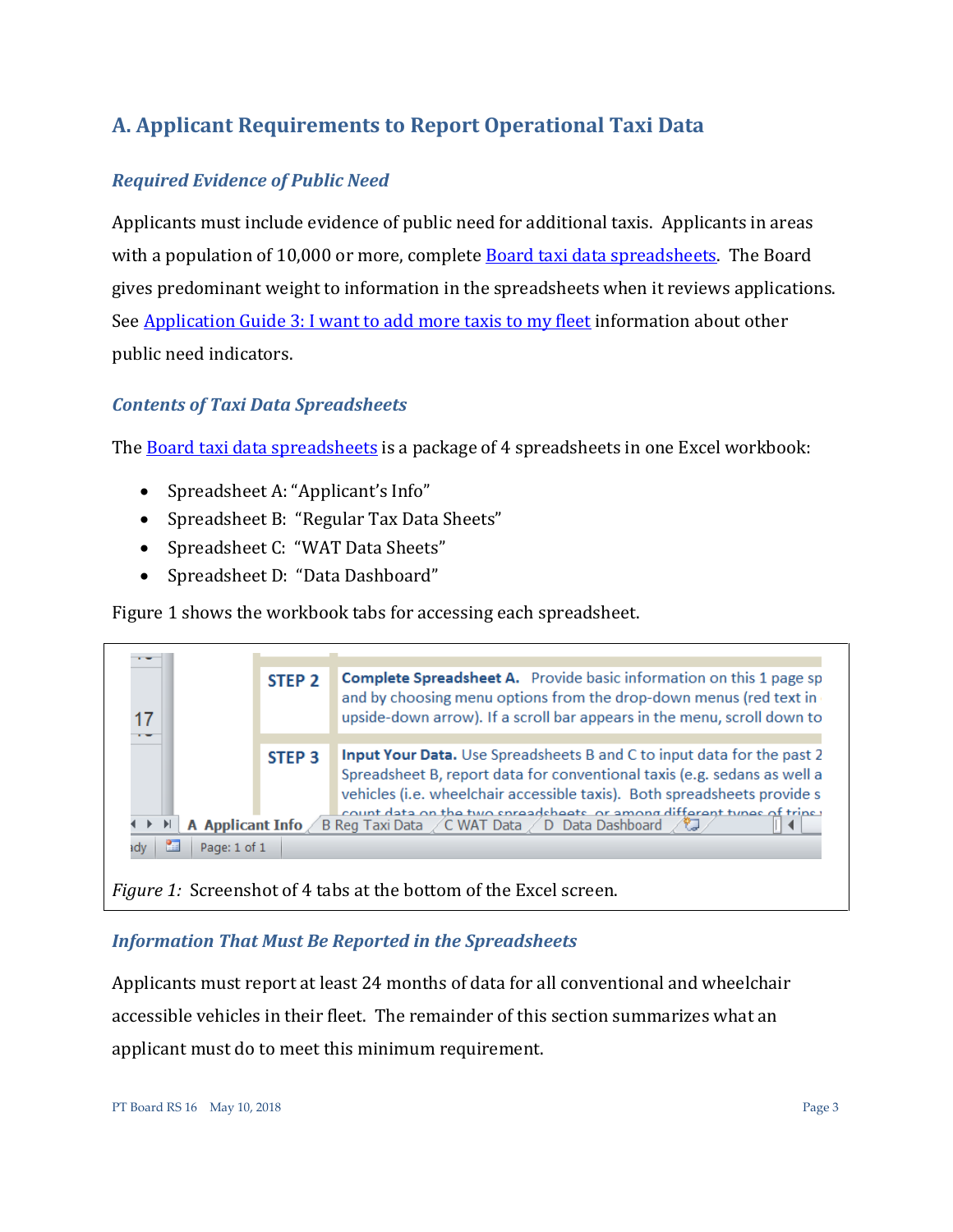### Describe the Data (Spreadsheet A)

Answer the questions on Spreadsheet A, "Applicant's Info," about the data being reported and company performance targets.

### Input Data for Spreadsheets B & C

Report data for sedans or non-accessible taxis on the first two pages of Spreadsheet B, "Regular Tax Data Sheets."

Report data for all wheelchair accessible taxis on the first two pages of Spreadsheet C, "WAT Data Sheets."

Ensure that data you report represents your full fleet without double-counting. Required data includes:

- trip volumes,
- averages number of vehicles on shift each day, and
- response times for dispatch trips (not required from applicants that do not use a computerized or cloud-based dispatch system)

### Spreadsheet Calculations

As you input your data, the spreadsheets calculate totals, averages and year-over-year changes for your operation and its components. They give the Board a basis for understanding what has been happening in your business. Before submitting the spreadsheets, review all sections to ensure that they reflect your taxi operation.

### Raw Data Sample

Submit a sample raw data for one month that you used to generate monthly total or averages you reported for trip volumes, vehicles-on-shift, and response times. Keep all raw data in case the Board requests it later.

#### Electronic Submission

When you submit your application to the **Passenger Transportation Branch** in Coquitlam, include an electronic copy of your Excel file (e.g. by email or USB stick).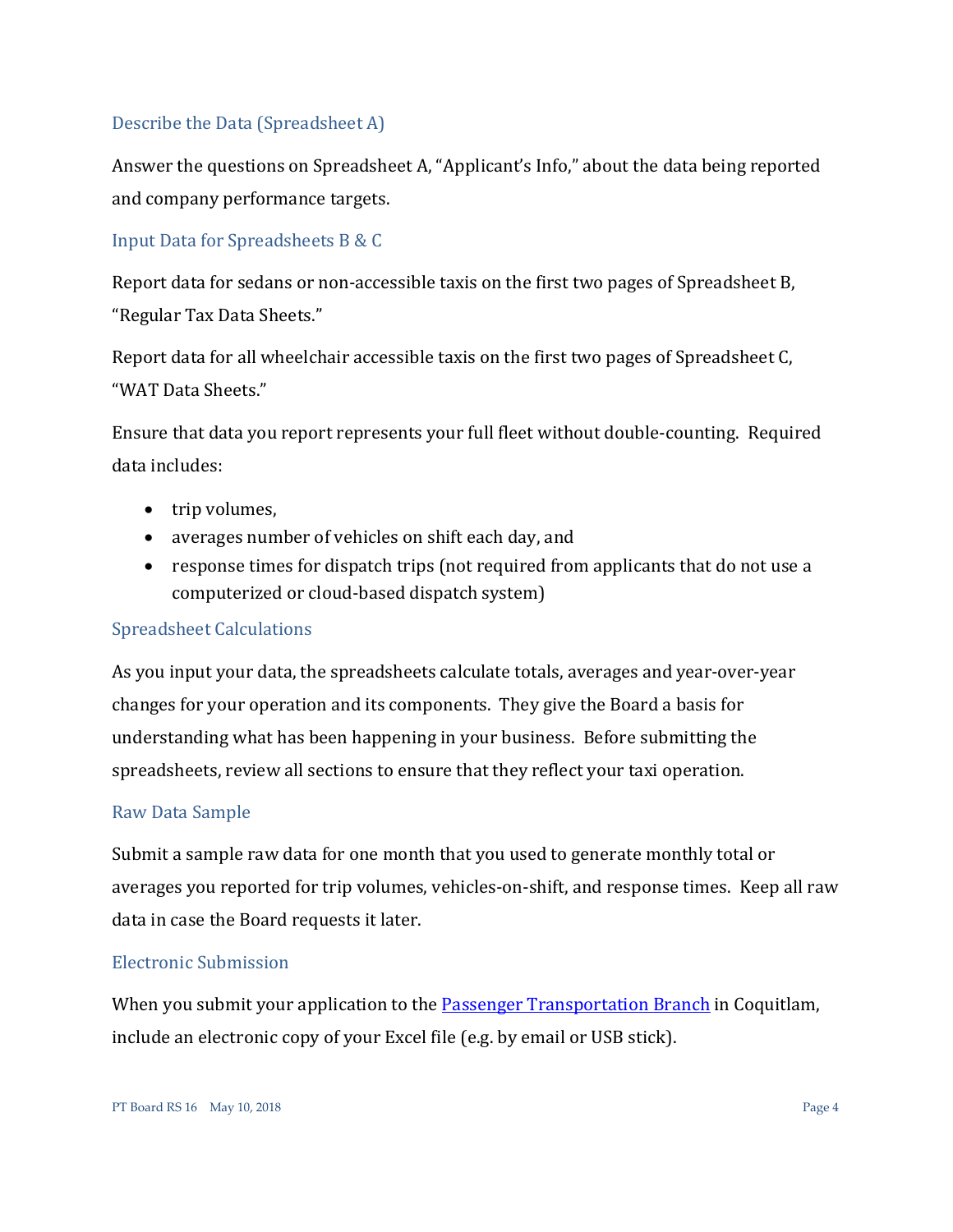### Other Related Information and Supplemental Data

Applicants are responsible for determining the quantity, quality and types of public need evidence they put in their application. Applicants may exceed minimum requirements with the following:

- Qualitative indicators such as letters or petitions from taxi users (see Application [Guide 3\)](http://www.th.gov.bc.ca/forms/getForm.aspx?formId=1177)
- Supplemental spreadsheets or custom data reports (see Section C below)
- More explanations about your data, how to interpret it, and the link between your data and the number of taxis you seek.

# <span id="page-4-0"></span>**B. Using Board Spreadsheets**

This section complements instructions in Spreadsheet A. Here, more information is provided about issues you may face as you add information to Spreadsheet A and input data on the first two pages of Spreadsheets B and C.

# <span id="page-4-1"></span>*Add Information to Spreadsheet A*

To complete Spreadsheet A, do the following:

- Overtype black text in red boxes to identify your company name, the date of your report, and maximum fleet size information in your PT Licence.
- Use the first two drop-down menus to indicate your company's performance standard. See Figure 2 below.
- Select an option from all the remaining 6 drop-down menus to describe your data. Use them to:
	- o Identify the event when your dispatch system *starts* and *stops* measuring response times
	- o Identify the system you use to dispatch taxis
	- o Disclose any changes made in dispatch systems while collecting data you reported in your spreadsheets
	- o Clarify whether your spreadsheet reports data for all or some of the taxi trips you provided
	- o Disclose whether you changed any formulas in the taxi data spreadsheets.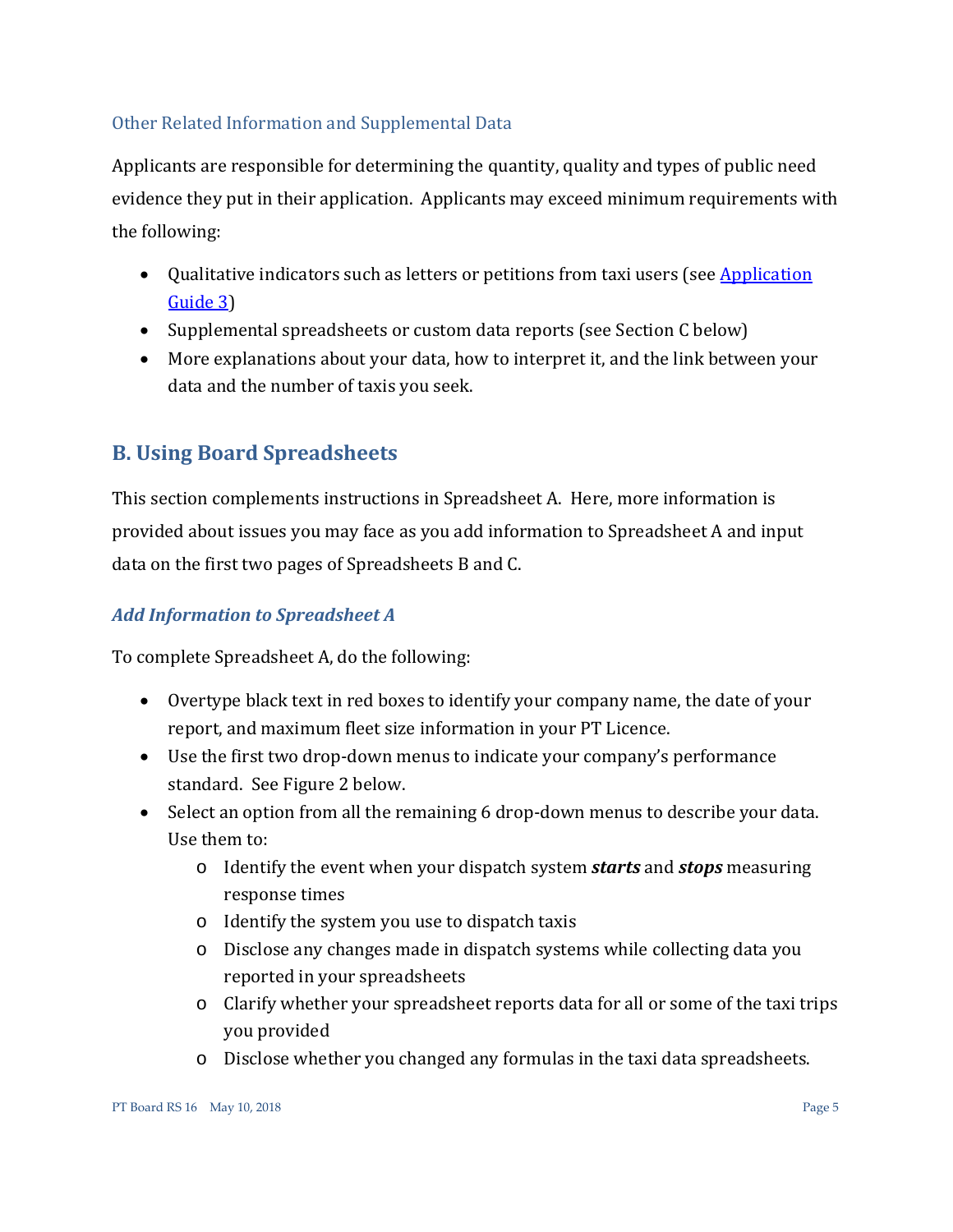• In the white box under the "Dispatch System" heading, list other dispatch apps and technologies that are used by your company or drivers and describe how you are giving this information to the Board.

| <b>Response Time Targets &amp; Data</b>                     |               |                     |          |                          |
|-------------------------------------------------------------|---------------|---------------------|----------|--------------------------|
| What performance standard does your company aim to achieve? |               |                     |          |                          |
| >> Pick up passengers within                                | 10            | minutes             | 85       | * bercent                |
| When does your company start measuring response time?       |               | 75<br>click &<br>80 |          | ▲<br>button-             |
| When does it stop measureing response time?                 | 85<br>click & |                     | he list. |                          |
| <b>Dispatch System</b>                                      |               | 90<br>95            |          | o see<br>Ξ               |
| What dispatch system do you use?                            |               | 100<br>click &      |          |                          |
| Did your dispatch system change in the reporting period?    |               | n/a<br>other        |          | $\overline{\phantom{a}}$ |

*Figure 2:* Drop-down lists in the "Applicant's Info" spreadsheet prompt applicants to indicate the target their company set as a performance target.

In your application materials, note any steps you have taken to meet your response time target. See Appendix A for more detail about targets and reporting actual performance.

# <span id="page-5-0"></span>*Add Data to Spreadsheet B—for Conventional Taxis*

On sheets B1 and B2, input your data for sedans and all other taxis in your fleet that are not wheelchair accessible. Input at least 24 months of data. The spreadsheet provides space for up to 48 months. Input the following data for each month:

- Total trip volumes
- Average number of vehicles on shift per day
- Average response times for dispatch trips

On the next page, Figure 3 shows sheet B1 with sample data for five months in 2018.

# <span id="page-5-1"></span>*Adjust Data Labels to Fit Your Data*

Sheet B1 lets you overwrite the year (e.g. 2018) and some data labels (e.g. "Flag Trips"). As needed, change the labels so they describe the dates and types of data you report.

As an example, the generic "Other Trips 1" label can be changed to "Airport Trips." Changing a label on sheet B1 changes the label in many cells in the workbook. Keep any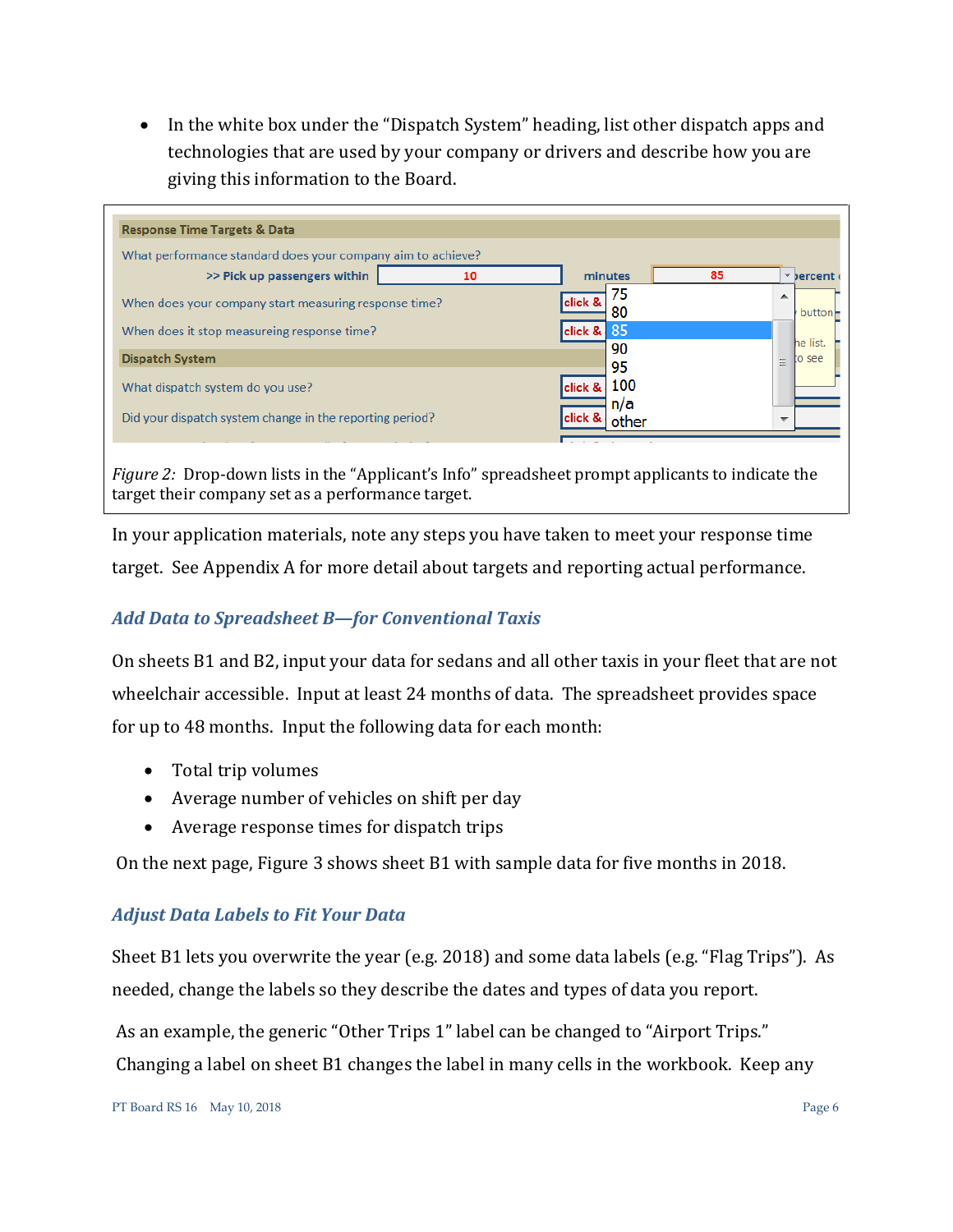| <b>Sheet B-1</b>                           |       |       |               |       |       |      | Input Your Data (page 1 of 2) |                    |   |
|--------------------------------------------|-------|-------|---------------|-------|-------|------|-------------------------------|--------------------|---|
| <b>Applicant:</b>                          |       |       | XYZ Taxi Ltd. |       |       |      |                               | <b>Spreadsheet</b> |   |
| 2018                                       | Jan.  | Feb.  | Mar.          | Apr.  | May   | Jun. | Jul.                          | Aug.               | s |
| <b>Regular Taxis On Shift</b>              |       |       |               |       |       |      |                               |                    |   |
| Maximum Regular Taxis (PT Licence)         | 10    | 10    | 10            | 10    | 10    |      |                               |                    |   |
| Regular Taxis On Shift (daily average)     | 9.2   | 9.6   | 9.3           | 9.3   | 9.4   |      |                               |                    |   |
| <b>Use of Regular Taxi Fleet</b>           | 92%   | 96%   | 93%           | 93%   | 94%   |      |                               |                    |   |
| <b>Trip Volumes</b>                        |       |       |               |       |       |      |                               |                    |   |
| <b>Flag Trips</b>                          | 1.000 | 1,020 | 1,040         | 1.060 | 1.080 |      |                               |                    |   |
| <b>Regular Dispatch Trips</b>              | 500   | 510   | 520           | 530   | 540   |      |                               |                    |   |
| Other Trips (1)                            | 200   | 210   | 220           | 230   | 240   |      |                               |                    |   |
| Other Trips (2)                            |       |       |               |       |       |      |                               |                    |   |
| No Loads                                   | 50    | 55    | 60            | 65    | 70    |      |                               |                    |   |
| <b>Total Reqular Taxi Trips</b>            | 1.750 | 1.795 | 1.840         | 1.885 | 1.930 |      |                               |                    |   |
| <b>Response Times (dispatch to pickup)</b> |       |       |               |       |       |      |                               |                    |   |
| <b>Average (minutes)</b>                   | 15.0  | 14.0  | 13.5          | 14.2  | 13.7  |      |                               |                    |   |
| 85th Percentile (minutes)                  | 19.0  | 18.0  | 16.5          | 17.2  | 16.8  |      |                               |                    |   |
| $Pickup < 10$ minutes                      | 500   | 510   | 520           | 530   | 540   |      |                               |                    |   |
| Pickup in 10 to 15 minutes                 | 100   | 110   | 120           | 130   | 140   |      |                               |                    |   |
| Pickup > 15 minutes                        | 150   | 155   | 160           | 165   | 170   |      |                               |                    |   |
| <b>Total Regular Dispatch Trips</b>        | 750   | 775   | 800           | 825   | 850   |      |                               |                    |   |
| 2017                                       | Jan.  | Feb.  | Mar.          | Apr.  | May   | Jun. | Jul.                          | Aug.               | S |

*Figure 3:* This partial screenshot of sheet B1 shows the default data labels and sample data.

data labels you create descriptive and short. This ensures that data is understood and the new label fits in other cells. When you move the date ahead (e.g. from 2018 to 2019), the spreadsheet moves all date labels ahead in the workbook.

You can overwrite any number or text in the workbook that has black text. In Figure 3 above, some labels and data are black and some are green, dark blue or white. When you change a label or date in a cell, the workbook automatically updates the content in others.

# <span id="page-6-0"></span>*Your Monthly Data*

# Trips Volume Data

Trip Volume data includes:

- Completed or serviced trips
- No load trips that end without a passenger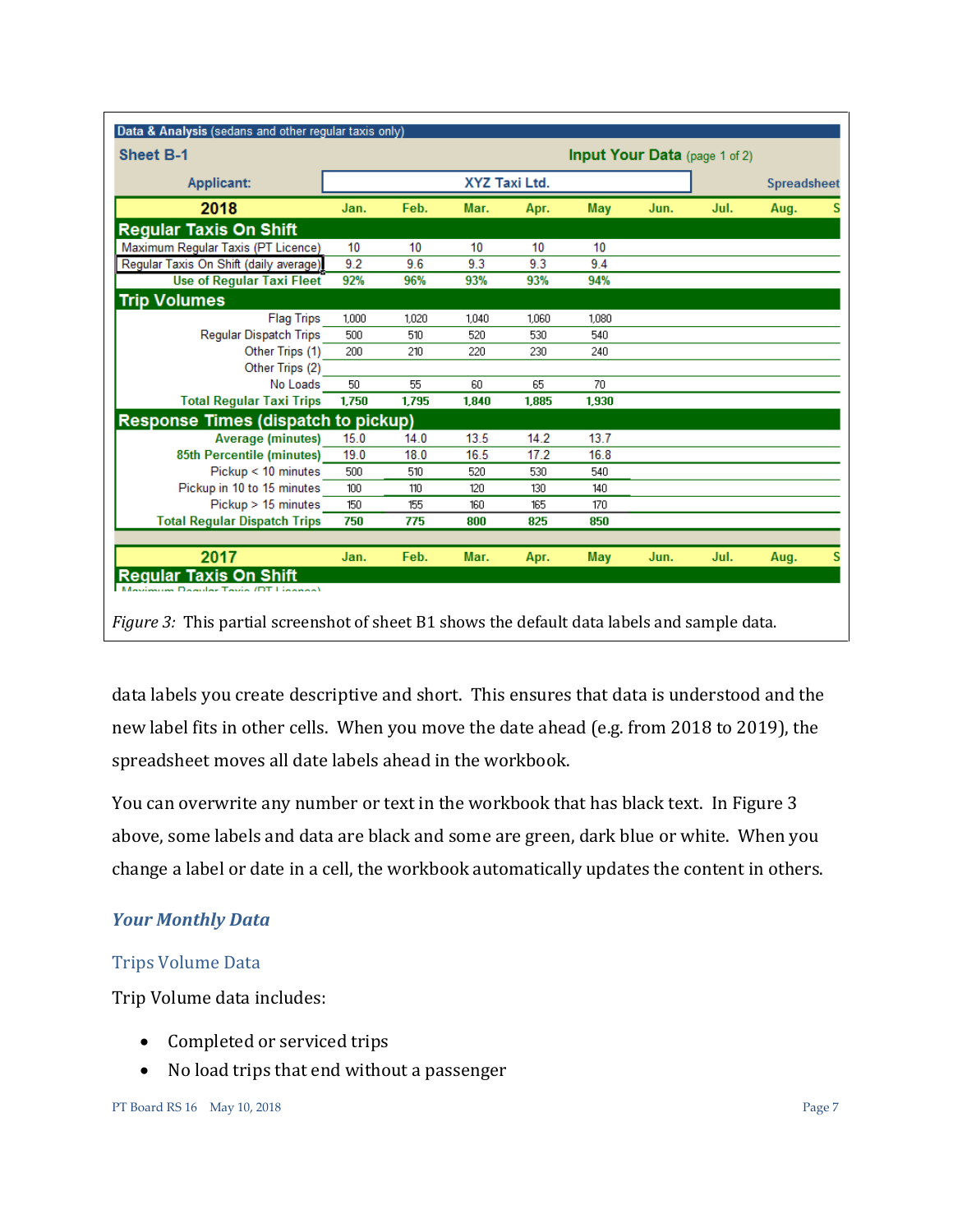The spreadsheets use the *no loads* label to include no shows and cancellations after a taxi is dispatched. Report no loads data as a line item with your trip volume data because fleet resources have been used that otherwise could be used to provide passenger transportation.

### Vehicles 'On Shift' Data

Input monthly vehicles-on-shift data by reporting the average number of vehicles per day that were operated for a shift. Vehicles that were operated for a brief time on one day should be excluded from your vehicles-on-shift data. If your system sets a minimum time for a vehicle to be counted as *on shift*, put it in the notes box at the bottom of Spreadsheet A.

### Inputting Response Time Data

From your dispatch system, get data for the number of minutes for it took for taxis to pick up a passenger after the dispatch request. In the spreadsheets, report the number of trips for each month that fell into three bands for response times (e.g. pickups in <10 minutes, 10-15 minutes, > 15 minutes).

Other *Response Time* matters:

- Spreadsheet A asks you to declare the points in the passenger pickup process when the dispatch starts and stops its measurement of response times.
- Understand how your dispatch system tracks advance bookings and the impact on your response time data—if the system skews response time data in a way that cannot be fixed, disclose the issue on Spreadsheet A.
- If you do not have a computerized or cloud-based dispatch system, response time data is not required.

Appendix A ("Measuring Response Time Performance") provides guidance on response time targets and reporting performance.

### <span id="page-7-0"></span>*Add Data to Spreadsheet C—for WATs*

On sheets C-1 and C-2, add data for the wheelchair accessible taxis in your fleet. Data labels you used in Spreadsheet B will be the same in Spreadsheet C. Input the same types of data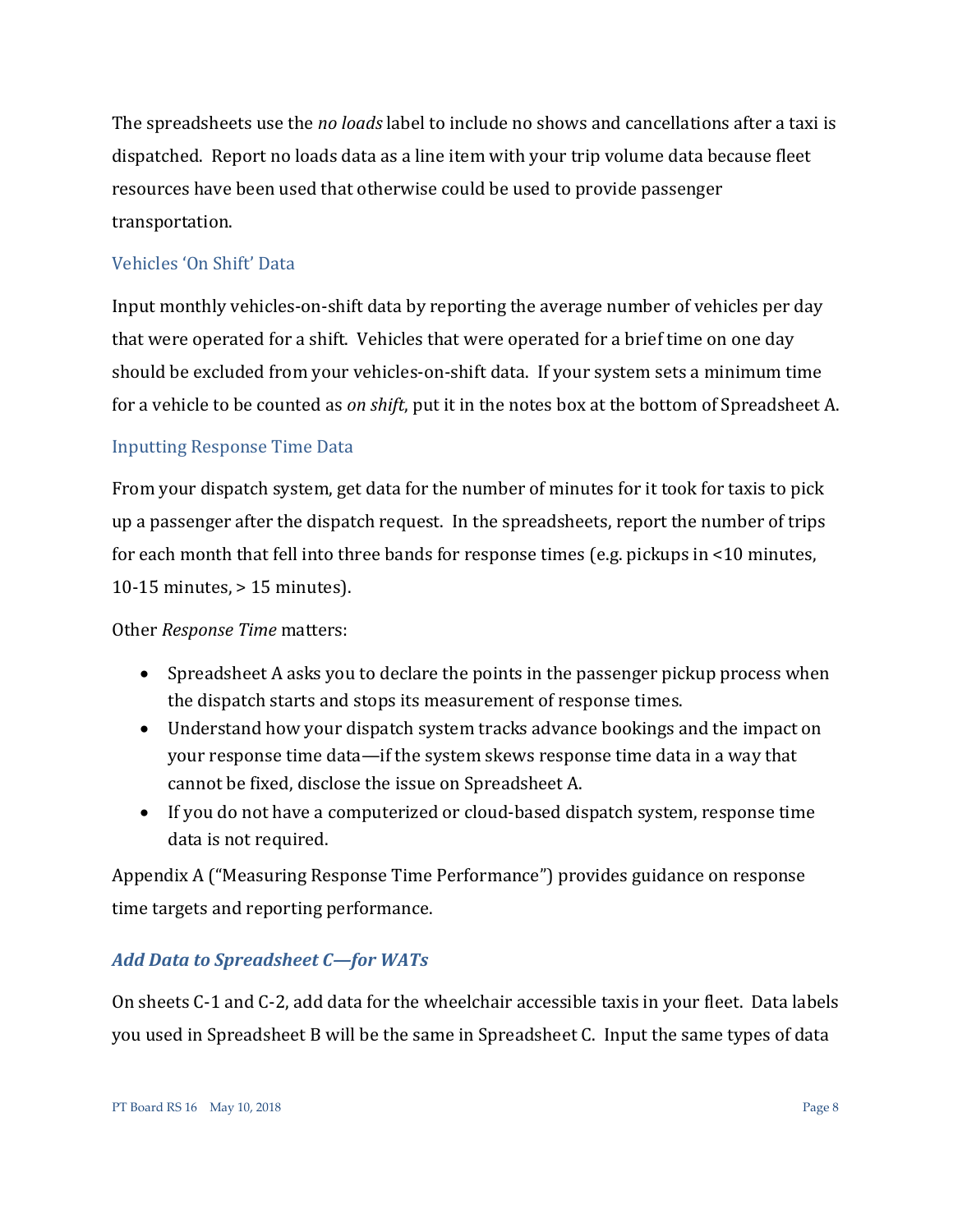for the same period as Spreadsheet B, but only input data for wheelchair accessible vehicles in your fleet. Spreadsheets B and C provide data for all taxis in your fleet.

The content and layout of Spreadsheets B and C are similar, although Spreadsheet C has additional lines for *wheelchair user* trips. *A wheelchair user is a person with a wheelchair who uses wheelchair accessible taxis.* Spreadsheet C has a unique colour scheme and markings to indicate that data is exclusively for wheelchair accessible taxis.

# <span id="page-8-0"></span>*Spreadsheet Auto-Fill & Analysis*

As you add data to the spreadsheets, other cells and tables in the workbook will fill in automatically. On some rows, totals or averages auto-fill after you input 12 months of data for that calendar year.

You should review the auto-fill tables that are located in:

- Spreadsheet B (sheets B3 to B11)
- Spreadsheet C (sheets C3 to C11)
- Spreadsheet D (sheets D1 to D3)

The auto-fill tables:

- consolidate and compare monthly totals for each type of trip with a conventional taxi (e.g. "flag trip" table on sheet B3)
- convert monthly numbers to percentages to show year-over-year changes (e.g. "Use of WAT Fleet" table on sheet C7).
- provide overall summaries (e.g. the 3-page "Data Dashboard" in Spreadsheet D) and a breakdown for one aspect of your taxi operation (e.g. "flag trip volumes").

# Weighting Monthly Data

The spreadsheets give a  $1/12$ <sup>th</sup> weight for each month in calculations for a calendar year. This enables comparisons when some data is reported for part of the year. The spreadsheets only compare data for the same month (e.g. March 2017 and March 2018) to avoid distortions caused by seasonal changes in the taxi business.

Figure 4 (on the next page) uses sample data to show the monthly, annual and overall changes in trip volumes for wheelchair accessible taxis. It illustrates how weighted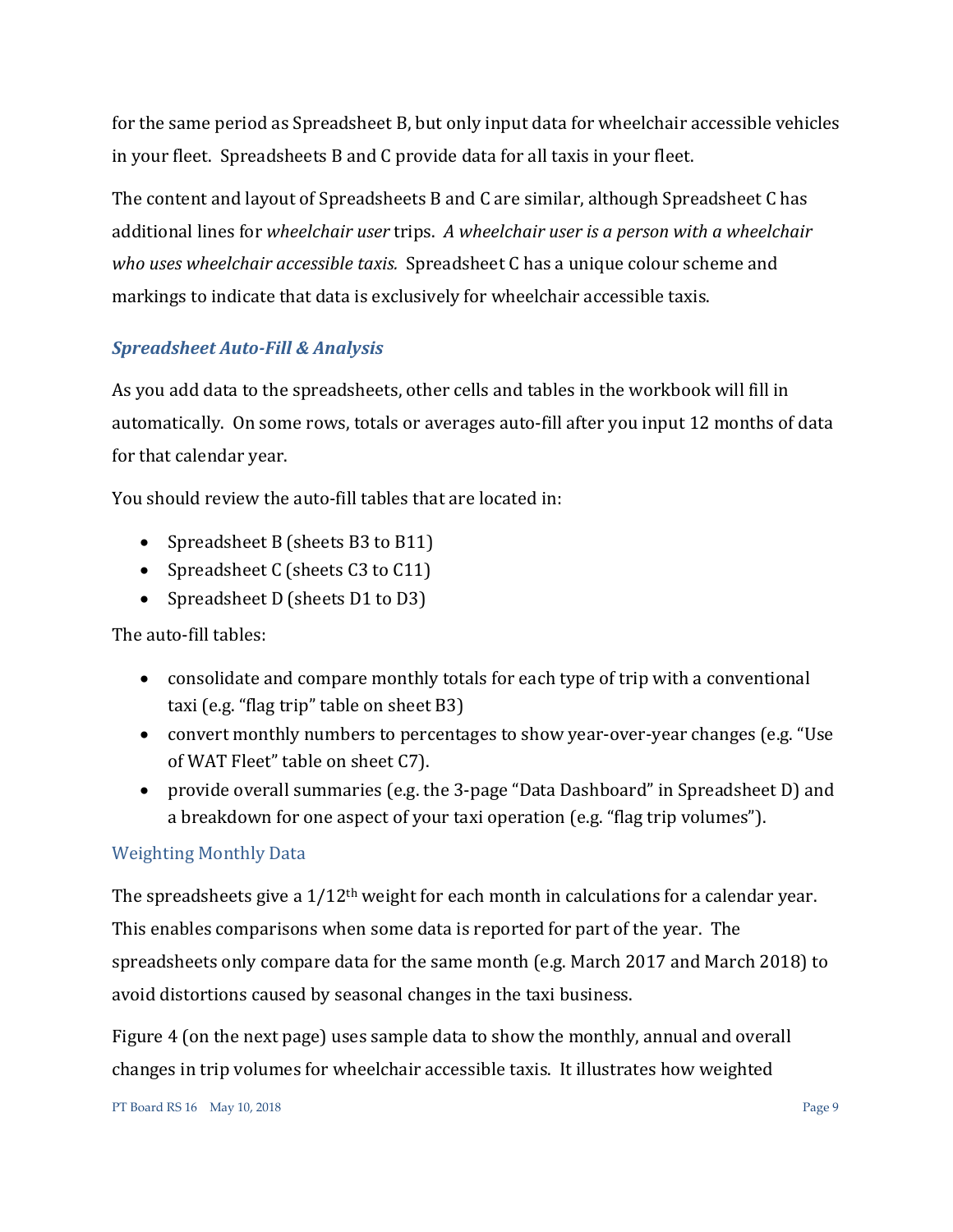calculations are made with 35 months of data that span two full calendar years and two other partial years.

|                                |       |       |                         |       |       | <b>Total WAT Trip Volumes</b>   |        |       |        |       |                             |       |                     |                 |
|--------------------------------|-------|-------|-------------------------|-------|-------|---------------------------------|--------|-------|--------|-------|-----------------------------|-------|---------------------|-----------------|
|                                |       |       |                         |       |       | <b>Monthly and Yearly Trips</b> |        |       |        |       |                             |       |                     |                 |
| <b>WAT Trip Volumes</b>        | Jan.  | Feb.  | Mar.                    | Apr.  | May   | Jun.                            | Jul.   | Aug.  | Sep.   | Oct.  | Nov.                        | Dec.  | <b>Totals</b>       |                 |
| 2018                           | 1.970 | 2.015 | 2.060                   | 2.105 | 2.150 |                                 |        |       |        |       |                             |       |                     |                 |
| 2017                           | 615   | 1.660 | 1,705                   | 1,750 | 1,795 | 1,840                           | 1,885  | 1,930 | 1,975  | 2,020 | 2,065                       | 2,110 | 22,350              |                 |
| 2016                           | 1.425 | 1,470 | 1,515                   | 1,560 | 1,605 | 1,650                           | 1,695  | 1.740 | 1.785  | 1.830 | 1.875                       | 1,920 | 20,070              |                 |
| 2015                           |       |       |                         |       |       |                                 | 1.325  | 1,370 | 1.415  | 1,460 | 1,505                       | 1,550 |                     |                 |
|                                |       |       |                         |       |       | Year-over-Year Volume Changes   |        |       |        |       |                             |       |                     |                 |
| <b>WAT Trip Volume Changes</b> | Jan.  | Feb.  | Mar.                    | Apr.  | May   | Jun.                            | Jul.   | Aug.  | Sep.   | Oct.  | Nov.                        | Dec.  | Change <sup>*</sup> | <b>Neighted</b> |
| 2017 to 2018                   | 22%   | 21%   | 21%                     | 20%   | 20%   |                                 |        |       |        |       |                             |       | 8.7%                |                 |
| 2016 to 2017                   | 13%   | 13%   | 13%                     | 12%   | 12%   | 12%                             | 11%    | 11%   | 11%    | 10%   | 10%                         | 10%   | 11.5%               |                 |
| 2015 to 2016                   |       |       |                         |       |       |                                 | 28%    | 27%   | 26%    | 25%   | 25%                         | 24%   | 12.9%               |                 |
| Months of Data:                | 35    |       | Same-Month Comparisons: |       | 23    |                                 | Trips: |       | 61.345 |       | Overall Trip Volume Change: |       | 33.1%               |                 |

*Figure 4:* This "Total WAT Trip Volumes" table fills in automatically on sheet C5. In this example, data for 35 months is used to make 23 same-month comparisons—each monthly comparison with a weighting of 1/12— to calculate the overall, annualized change in trip volume (33.1% in this example).

# <span id="page-9-0"></span>*Viewing Formulas in Spreadsheet Cells*

Spreadsheets are protected to prevent inadvertent changes to formulas embedded in the cells. You can view formulas but you should not change them. If you made a change, you must disclose it on Spreadsheet A.

To view formulas in a cell, you must first *unprotect* the spreadsheet. Click the following: Home > Format > Protection > Unprotect Sheet. Spreadsheets are not password protected. If you are prompted for a password, leave the *password field* empty.

# <span id="page-9-1"></span>**C. Creating Supplemental Spreadsheets and Data Reports**

Applicants may submit additional spreadsheets or reports. This section describes some reports that applicants may include with their application.

### <span id="page-9-2"></span>*General Guidance on Customizing Data Reports*

As you design a customized report, consider presenting data in a way that gives the Board a big-picture overview of the operation, an understanding of key components, and an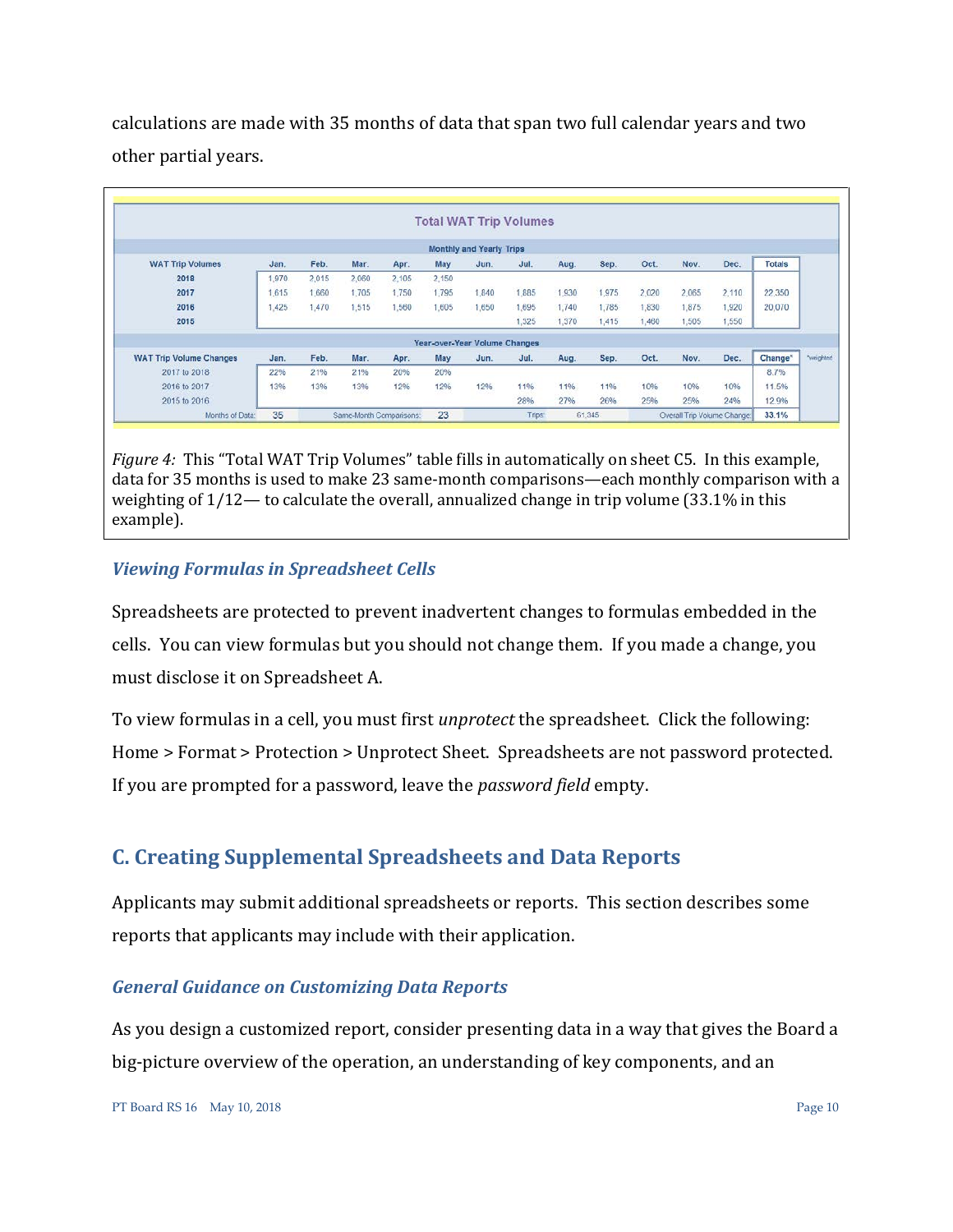understanding of changes over a time period relevant to your application. Also, explain the purpose of the report and its relevance to your application.

#### <span id="page-10-0"></span>*Trips Per Vehicle Report*

An applicant could combine statistics in the Trip Volume and Vehicles On Shift spreadsheets to calculate *average trips per vehicle per hour*. This type of report may be used to indicate fleet usage and productivity.

#### <span id="page-10-1"></span>*Driver Sign On Report*

A Driver Sign On report can show the hours that drivers are signed into the dispatch system in a day or month. It can show changes in fleet usage (average hours per day) to supplement a Vehicles On Shift report (average number of vehicles per day). A Driver Sign On report may help identify time periods when your taxi fleet is operating at full capacity. Comparing this data for different years may show changes in fleet usage and the duration of periods when requests exceed the number of drivers and vehicles available.

If you produce this type of report, tell the Board whether all drivers are required to sign on to the dispatch system when they are working. If you do not, the Board cannot assess the usability of a Driver Sign On report.

### <span id="page-10-2"></span>*On Time Report for Pre-Booked Trips*

Pre-booked trips usually represent a small portion of taxi trips. However, a company can monitor its on-time performance with a report designed specifically for pre-booked trips. If a customer pre-books a pickup for 10:00 am, the taxi should arrive at 10:00 a.m. or earlier. This would register a 0 second delay and indicate excellent on-time performance. A 5-minute delay may be considered poor for a pre-booked trip, but good for a dispatched trip.

An on-time report will be affected by whether your dispatch system records "arrival" events. If arrival time is not recorded, the "meter on" event is used. The use of "meter on" events is less than ideal as an indicator of on-time performance. This is because the "meter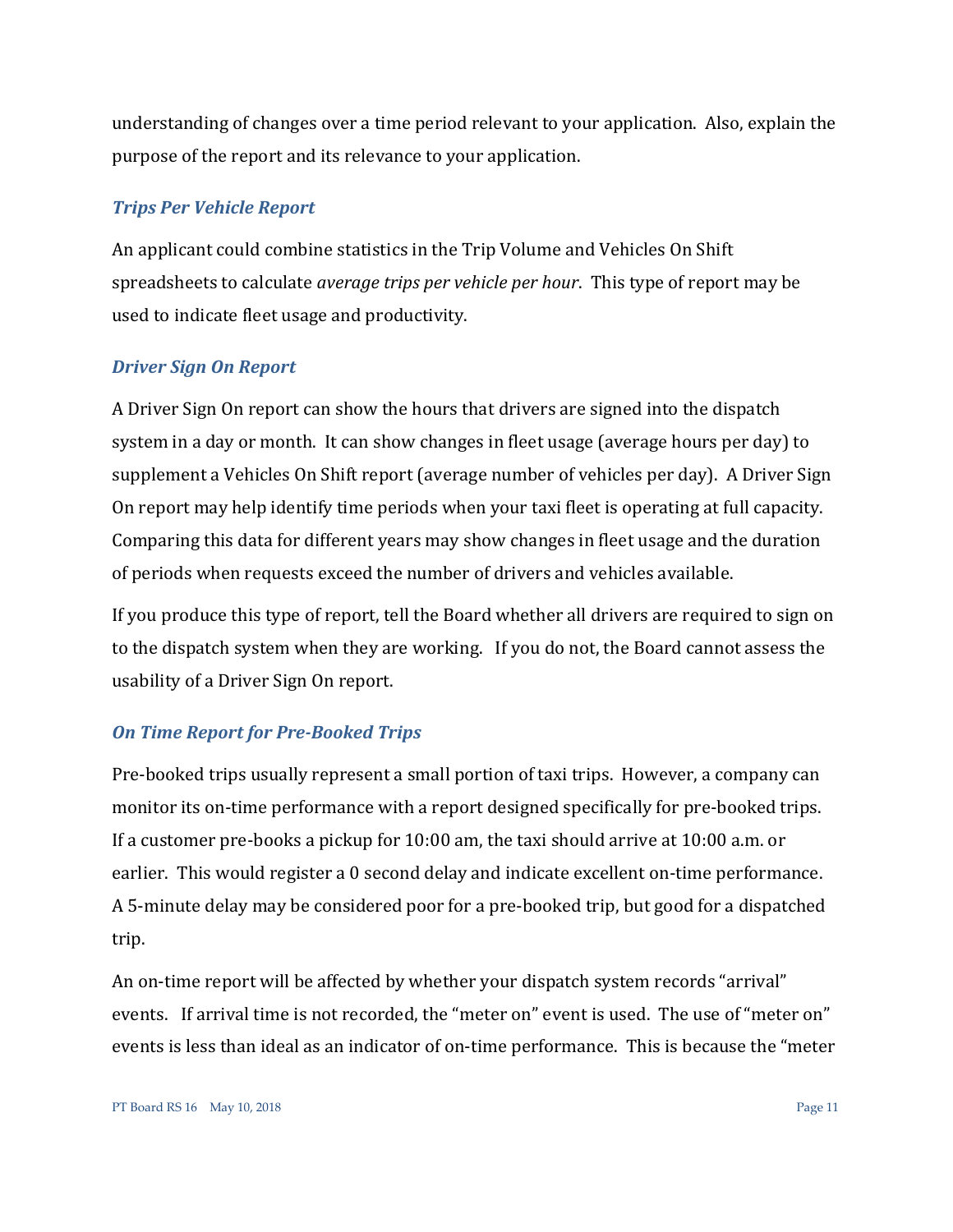on" event includes the time it takes passengers to enter the taxi. If you produce this type of report, disclose the event that the dispatch system uses to mark the taxi's arrival.

#### <span id="page-11-0"></span>*Fare Revenue Reports*

Generally, the Board does not view taxi fare revenue reports as public need indicators. This is because revenues that taxi licensees receive are commonly based on flat fees for leases or dispatch services, or only a portion or fare revenues (e.g. debit and credit card receipts only). Applicants who want the Board to consider fare revenue as a public need indicator need to describe how the fare revenue information was gathered and how it indicates public need.

#### <span id="page-11-1"></span>*Call Taker and Phone Data Report*

Call taker reports show the number of calls that are received or dropped during defined periods (e.g. one hour bands, or for core periods of a shift). They are not the same as trip volumes and may include duplicate call backs as well as administrative calls that are unrelated to requests for taxis.

Despite the noted limitations, a spike in caller wait times at a particular time of the day may help identify periods when company resources cannot handle the requests for taxicabs. Potentially, an hour-by-hour comparison of call-taker statistics and trip volume statistics could identify the duration and frequency of periods when taxicab use is maximized.

### <span id="page-11-2"></span>**D. Company Responsibility for Collecting and Retaining Data**

Mostly, dispatch systems are used to connect drivers and passengers. They are well-tuned to this immediate purpose. Many dispatch systems are not designed to store performance data for more than 3, 6 or 12 months. They were not designed to track all the types of data that are relevant in an application for more taxis. If your company expects to make a taxi application in the future, you may need to take immediate steps to optimize the data you collect and ensure it is being retain for two or more years.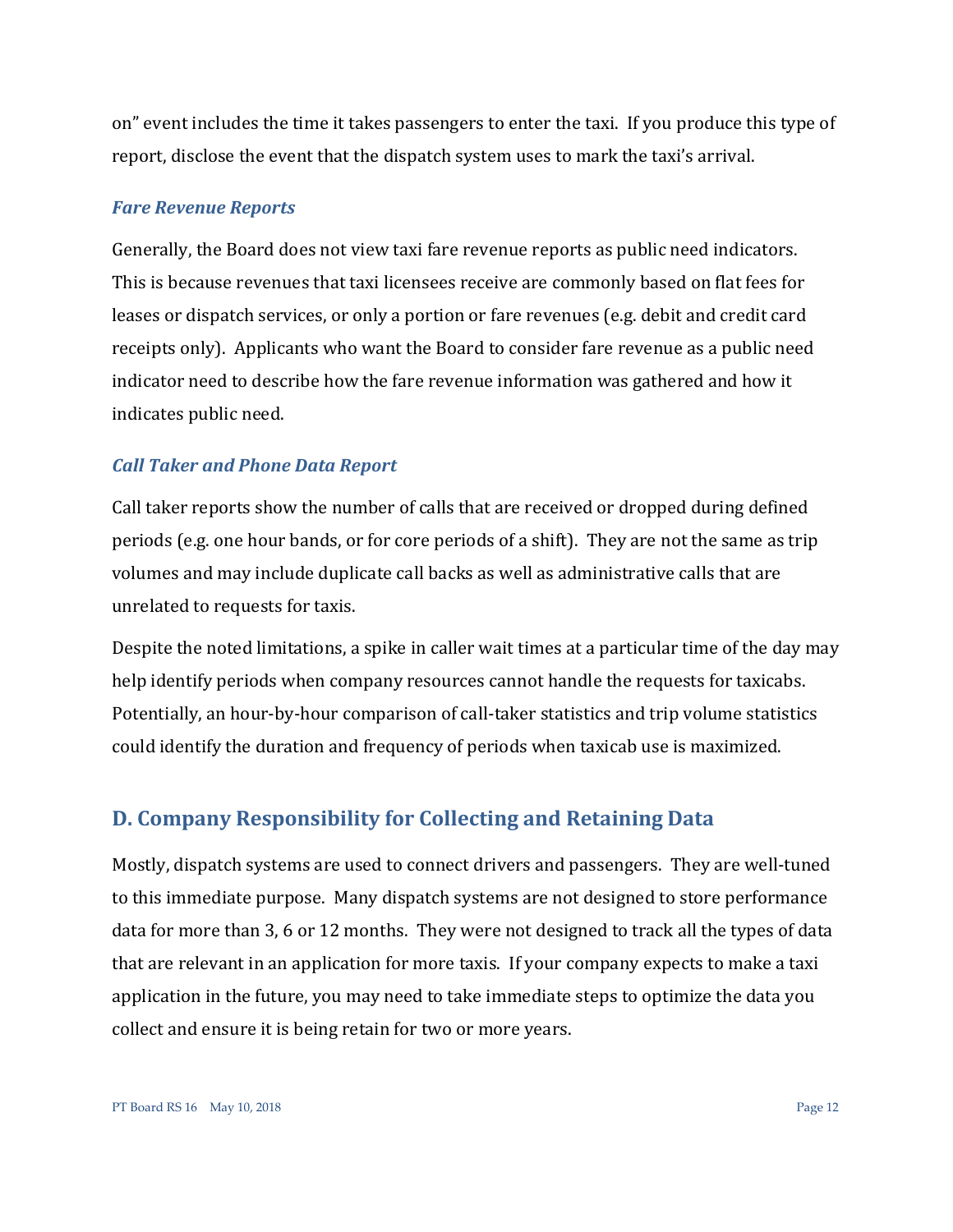Data-reporting requirements apply to companies that serve a population of 10,000 or more. We encourage companies in smaller communities to use newer technologies so you have more data about your operations for management and application purposes.

When the Board receives an application for addition taxis, it gives predominant weight to data provided with its spreadsheets.

Use Section D as a guide for proactive steps you can take to check or optimize your company's data collection and storage.

# <span id="page-12-0"></span>*Use of Data Collected Manually*

Most taxis in BC are connected to a company's central dispatch system that automatically collects taxi data. Some smaller operators are not. These operators may be in smaller communities or larger cities.

Whether data is collected automatically or manually, the same principles apply. Applicants are expected to describe how data is collected, provide samples of original data, and report the data in an understandable, usable way. The Board needs enough information about the data and its collection to assess its reliability.

Companies that intend to expand their operation are responsible for establishing a system that collects and stores data required for an additional vehicles application.

### <span id="page-12-1"></span>*Checking & Optimizing Data Systems*

Do the following to optimize your dispatch system for data collection:

- Configure dispatch system attributes so you are measuring the most important segments of your operation (see Table 1 on the next page)
- Set up a cost-efficient way to access monthly summaries of data over multiple years
- Use the Board's standard definitions for describing taxi operations and performance (see Table 2 on page 15)

The remainder of this section expands on these steps.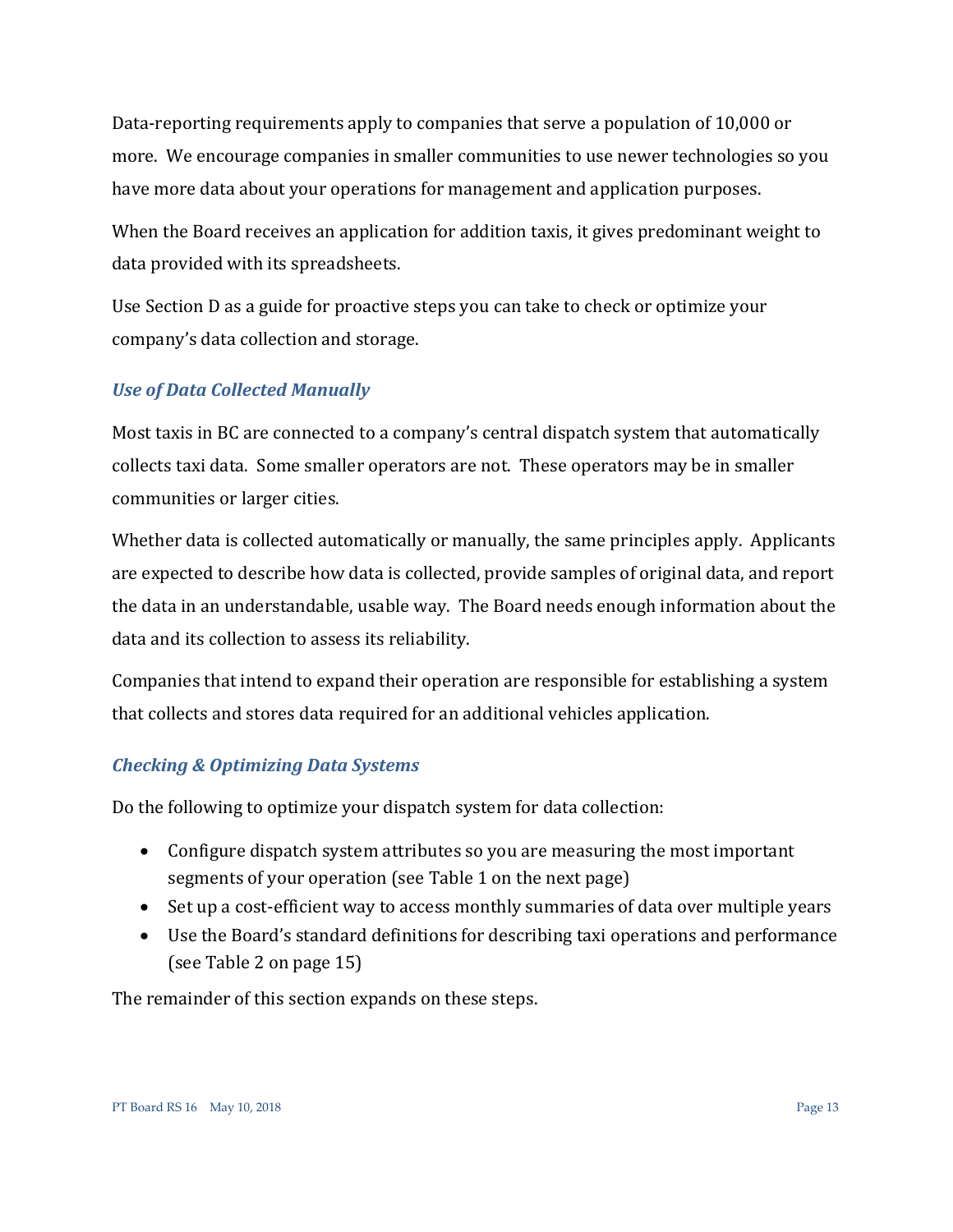### <span id="page-13-0"></span>*Program Attributes into the Dispatch System*

Data-collection attributes are programmed into the dispatch system to identify particular services for statistical collection purposes. This enables taxi companies to track changes in the services it manages as part of the overall operation. Most dispatch system have built-in attributes and capacity for companies to set custom attributes. To ensure that attributes are used consistently, attributes should be:

- associated with significant transportation services
- well defined
- few in number
- implemented with sufficient training for call takers

The integration of central dispatch systems and new dispatch technologies (e.g. mobile apps and interactive voice recognition) often requires synchronization of attributes.

Table 1 describes attributes that are relevant to additional vehicles applications.

| <b>Name</b>         | <b>Description</b>                                                                         | Type     |
|---------------------|--------------------------------------------------------------------------------------------|----------|
| Airport             | Trips originating at the airport                                                           | Flag     |
| Crew Transportation | Crew transportation provided under contract.                                               | Dispatch |
| Freight or Cargo    | A vehicle is requested to transport large items                                            | Dispatch |
| Pre-Booked          | A passenger requests pickup at a specified time (at least 30)<br>minutes in the future).   | Dispatch |
| "Van" or "5-Seater" | A vehicle is requested with extra seating capacity.                                        | Dispatch |
| Wheelchair Van      | A person requires a wheelchair accessible van to travel in<br>their wheelchair or scooter. | Dispatch |

*Table 1: Common Dispatch System Attributes Relevant to Additional Taxi Applications*

### <span id="page-13-1"></span>*Set Up Long-Term Data Retention*

Central dispatch systems have tended to retain data for just 3, 6 or 12 months. The Board requires applicants to provide data for at least 24 months to show year-over-year changes. Usually, this means that taxi companies need to take pro-active steps to:

• archive raw data (contact your dispatch company or a consultant to do this)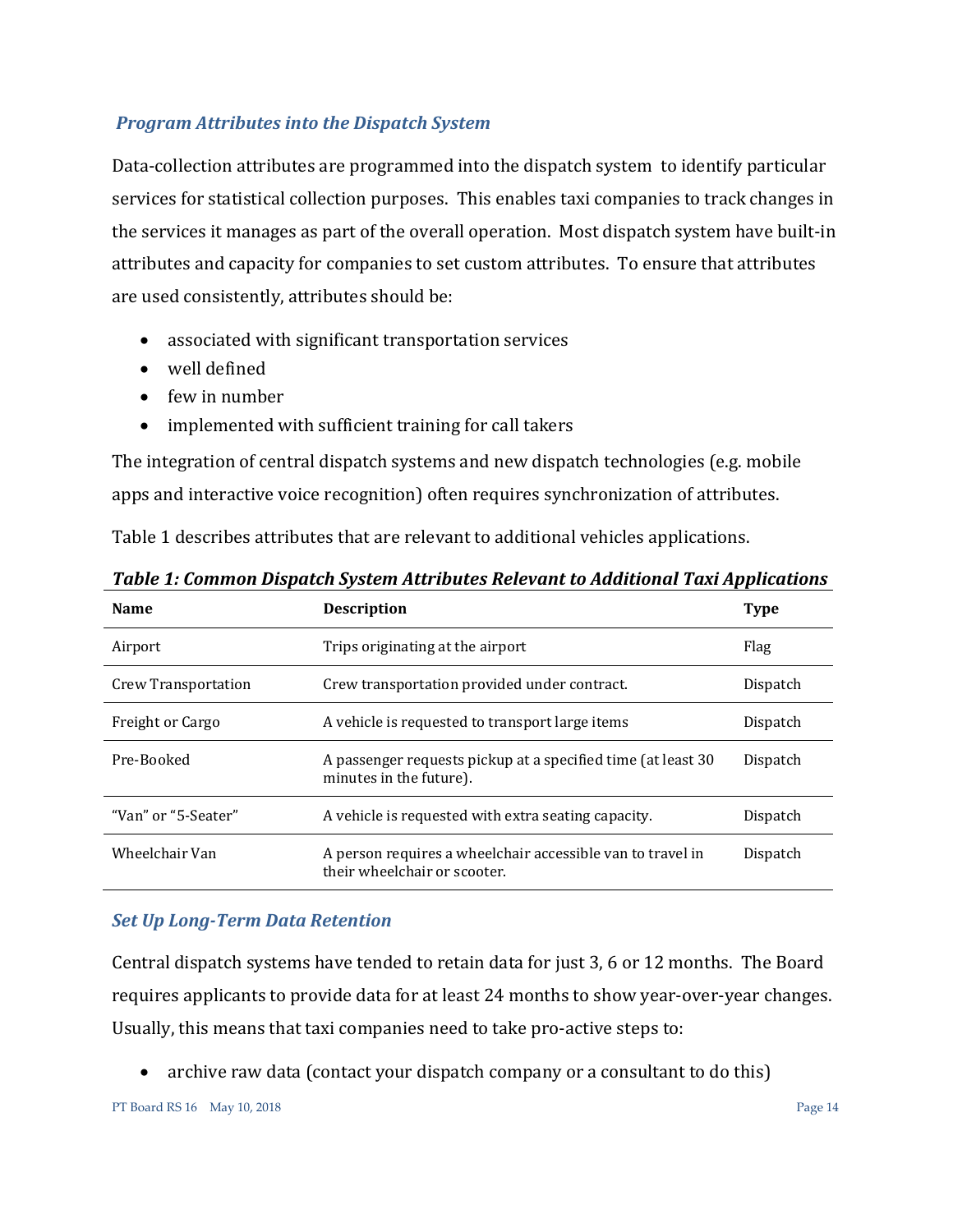- set up a manual or automated, in-house system to export and save data outside the system, or
- generate and save summary data reports on a monthly or quarterly schedule.

Taxi companies can take the following steps:

- 1. Contact your dispatch company or a consultant to archive raw data on a periodic basis (e.g. monthly or quarterly.
- 2. Contact your dispatch system or a consultant to save or archive monthly statistics that can be used to generate reports later.
- 3. Manually print a set of monthly statistical reports at the end of each month and save them for use later.

### <span id="page-14-0"></span>*Data Definitions*

Standardized definitions are listed in Table 2 to enable more precise communication between the Board and applicants about taxi data. Definitions are limited to terms that describe data reported in applications for additional taxis.

| Term                    | <b>Definition</b>                                                                                                                                                                                                                                                                                        |
|-------------------------|----------------------------------------------------------------------------------------------------------------------------------------------------------------------------------------------------------------------------------------------------------------------------------------------------------|
| <b>Arrival Event</b>    | The time when the taxi arrives at the customer's pick-up location.                                                                                                                                                                                                                                       |
|                         | Note: Some dispatch systems that record arrival time also record GPS location<br>information.                                                                                                                                                                                                            |
| <b>Dispatch Event</b>   | The time when a customer's request for a taxi is entered into the central<br>dispatch system.                                                                                                                                                                                                            |
|                         | Note: The event described above is sometimes referred to as the <b>call-out</b> . Central<br>dispatch systems often use a dispatch event to start measuring response time.<br>Spreadsheet C (Response Times) asks applicants to indicate when its system<br>starts (and stops) measuring response times. |
| <b>Dropped Request</b>  | A trip request that is cancelled or terminated before "trip acceptance" by<br>a driver.                                                                                                                                                                                                                  |
| <b>Meter-On Event</b>   | The time when passengers are securely seated in the taxi and the taxi<br>meter is activated.                                                                                                                                                                                                             |
| <b>Non-Service Trip</b> | A dispatch trip that a driver accepted that did not result in a meter-on<br>event.                                                                                                                                                                                                                       |
|                         | Note: Non-service trips include no-shows and cancelled trips. They are<br>sometimes called 'no loads.'                                                                                                                                                                                                   |
| <b>Pre-booked Trip</b>  | A customer request for a trip with a specified pick-up time that is booked<br>at least 30 minutes in advance.                                                                                                                                                                                            |

*Table 2: Taxi Data Definitions*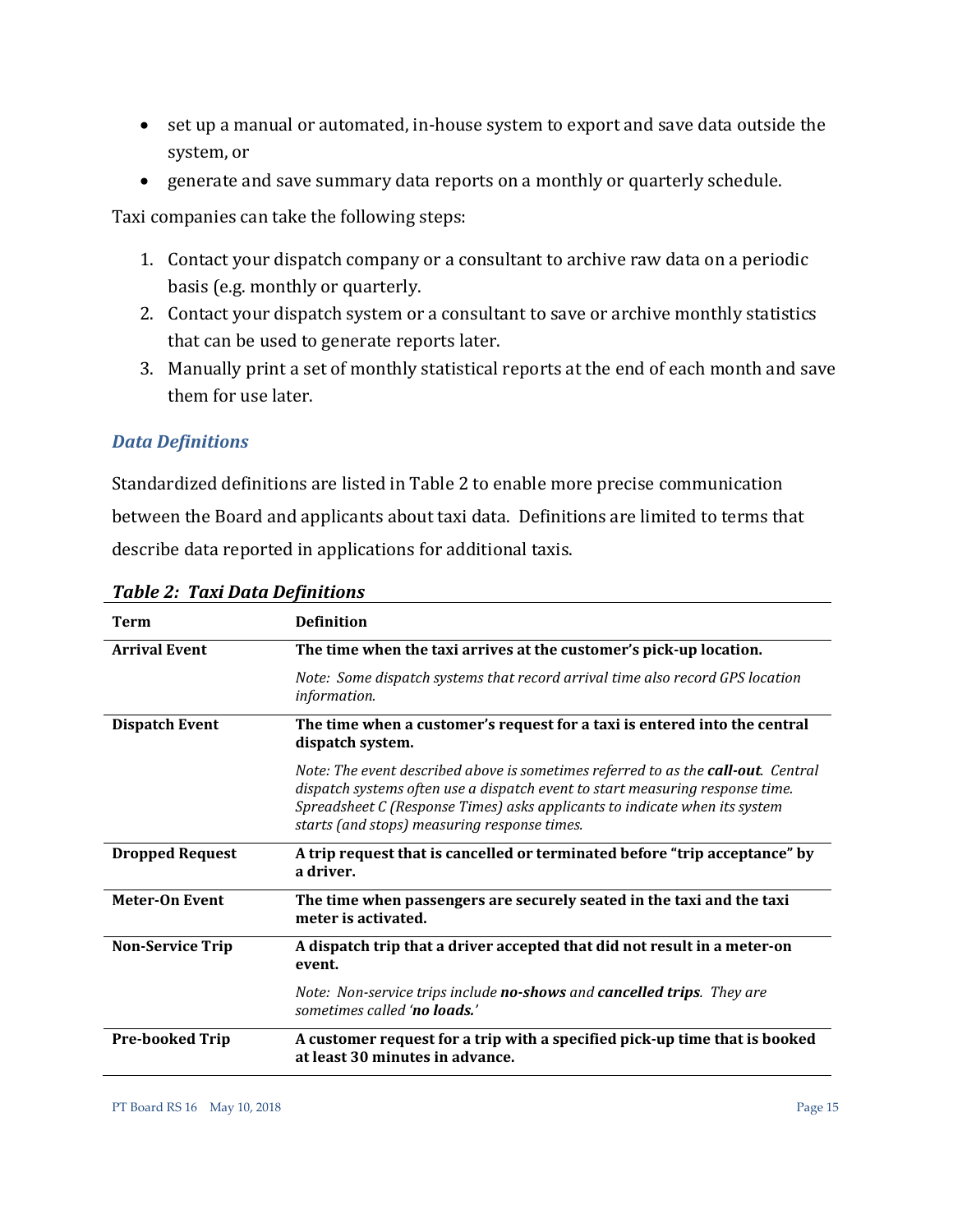| <b>Response Time</b> | The time between the <i>dispatch event</i> and either the <i>arrival</i> or <i>meter-on</i><br>event.                                                                                                                                                            |
|----------------------|------------------------------------------------------------------------------------------------------------------------------------------------------------------------------------------------------------------------------------------------------------------|
|                      | Note: It is preferable to mark the end of a trip's response time by the arrival<br>event. However, only some dispatch systems record this event. The Response<br>Time spreadsheet asks applicants to indicate which event marks the end of the<br>response time. |
| <b>Serviced Trip</b> | A trip that results in a meter-on event.                                                                                                                                                                                                                         |
|                      | Note: Serviced trips are sometimes called 'completed trips.'                                                                                                                                                                                                     |

# <span id="page-15-0"></span>**E. Confidentiality, Disclosure and Publication of Data**

### <span id="page-15-1"></span>*Use of Data in Board Decisions*

Board decisions on applications are published in the PT Board Weekly Bulletin on its website. Generally, the Board takes the following approaches when writing about the data in your application materials:

- Operational data is generally limited to percentage terms
- Trip numbers are generally not noted in Board decisions. It may make exceptions where data was produced by a third party (e.g. trip numbers from an airport authority) or a particular number is needed to make a finding.
- The number of vehicles on shift (or off shift) may be noted in Board decision.

# <span id="page-15-2"></span>*Third Part Requests for Application Information*

Generally, the Board does not disclose the data it receives from an applicant. However, data could be disclosed to submitters or other persons if the Board:

- is responding to a request made pursuant to the *Freedom of Information and Protection of Privacy Act*,
- sets the application down for a public hearing, or
- views disclosure as necessary as part of its review of an application.

If operational data is disclosed, Board policy is to regard data related to actual number of trips as proprietary and, therefore, confidential.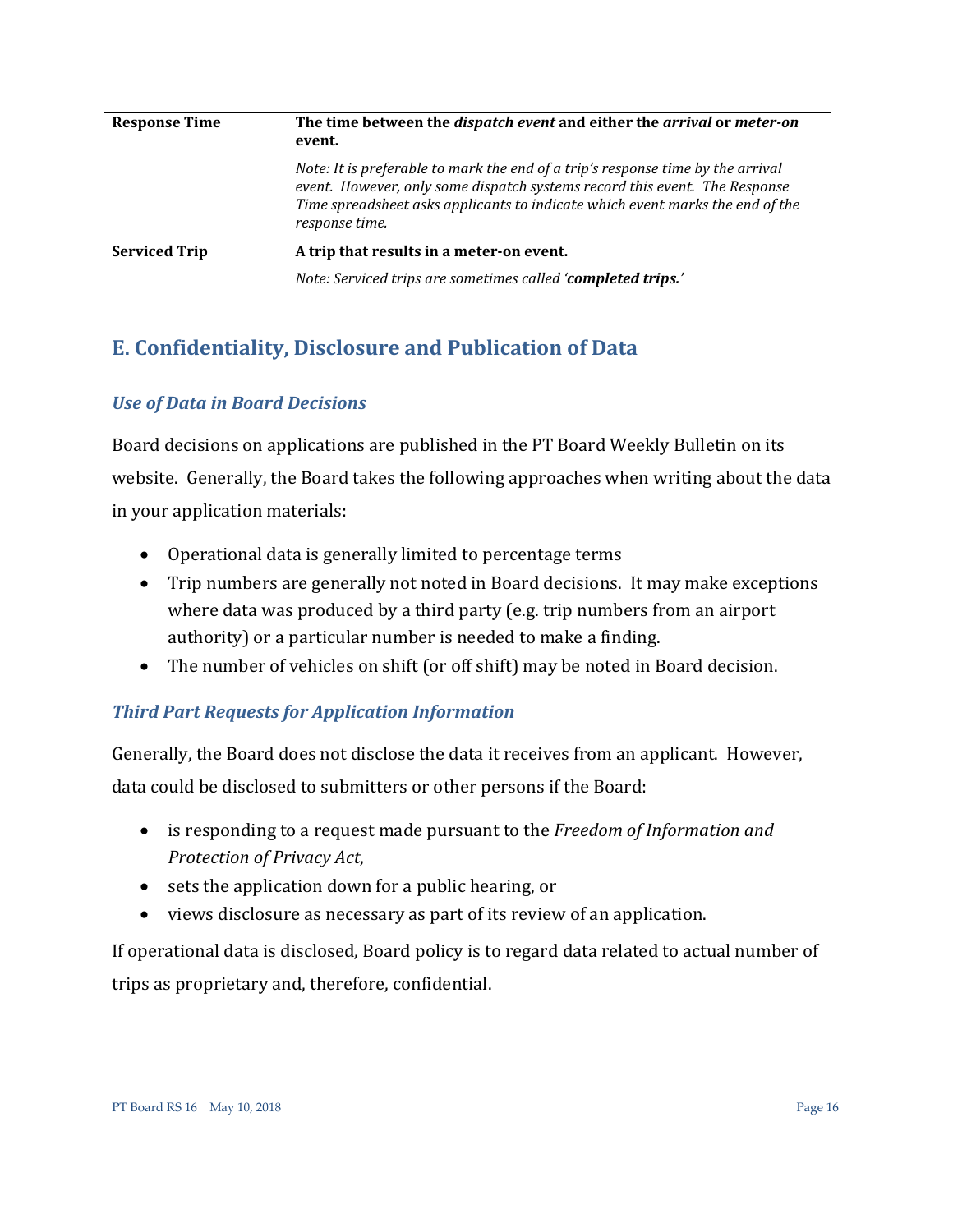# <span id="page-16-0"></span>**F. Feedback**

We welcome feedback that can help us improve this guide and our data reporting tools. Feel free to send corrections, critiques or suggestions to Board staff at [ptboard@gov.bc.ca.](mailto:ptboard@gov.bc.ca?subject=FEEDBACK:%20REFERENCE%20SHEET%2016%20Operational%20Taxi%20Data) The Board reviews its application materials periodically and feedback from people who used them is very helpful.